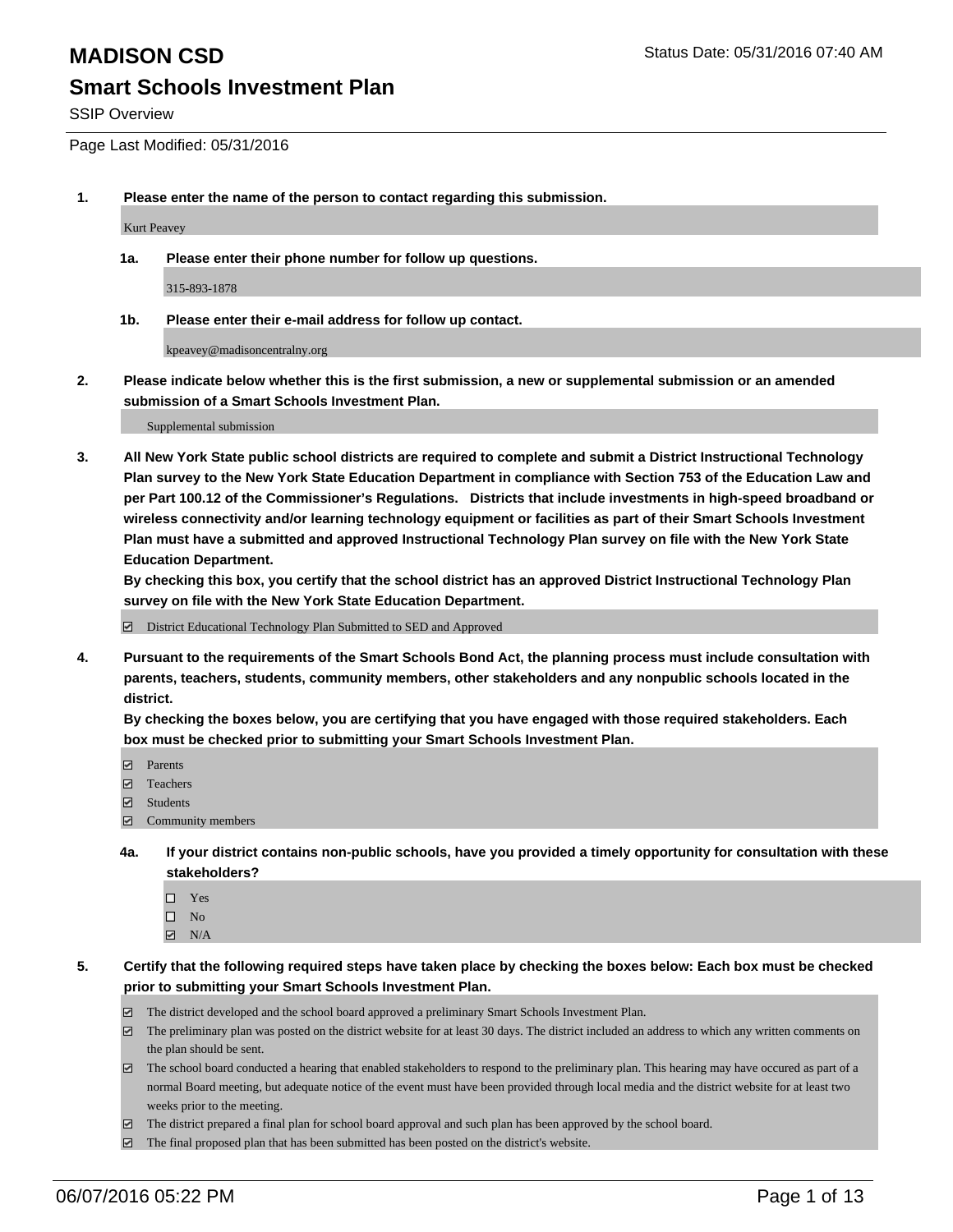SSIP Overview

Page Last Modified: 05/31/2016

**5a. Please upload the proposed Smart Schools Investment Plan (SSIP) that was posted on the district's website. Note that this should be different than your recently submitted Educational Technology Survey. The Final SSIP, as approved by the School Board, should also be posted on the website and remain there during the course of the projects contained therein.**

Smart Schools Investment Plan Submission 2.pdf

**6. Please enter an estimate of the total number of students and staff that will benefit from this Smart Schools Investment Plan based on the cumulative projects submitted to date.**

590

**7. An LEA/School District may partner with one or more other LEA/School Districts to form a consortium to pool Smart Schools Bond Act funds for a project that meets all other Smart School Bond Act requirements. Each school district participating in the consortium will need to file an approved Smart Schools Investment Plan for the project and submit a signed Memorandum of Understanding that sets forth the details of the consortium including the roles of each respective district.**

 $\Box$  The district plans to participate in a consortium to partner with other school district(s) to implement a Smart Schools project.

**8. Please enter the name and 6-digit SED Code for each LEA/School District participating in the Consortium.**

| <b>Partner LEA/District</b> | ISED BEDS Code |
|-----------------------------|----------------|
| (No Response)               | (No Response)  |

**9. Please upload a signed Memorandum of Understanding with all of the participating Consortium partners.**

(No Response)

**10. Your district's Smart Schools Bond Act Allocation is:**

\$498,604

**11. Enter the budget sub-allocations by category that you are submitting for approval at this time. If you are not budgeting SSBA funds for a category, please enter 0 (zero.) If the value entered is \$0, you will not be required to complete that survey question.**

|                                       | Sub-        |
|---------------------------------------|-------------|
|                                       | Allocations |
| <b>School Connectivity</b>            | 63,000      |
| Connectivity Projects for Communities | $\Omega$    |
| Classroom Technology                  | 0           |
| Pre-Kindergarten Classrooms           | $\Omega$    |
| Replace Transportable Classrooms      | $\Omega$    |
| High-Tech Security Features           | $\Omega$    |
| Totals:                               | 63,000.00   |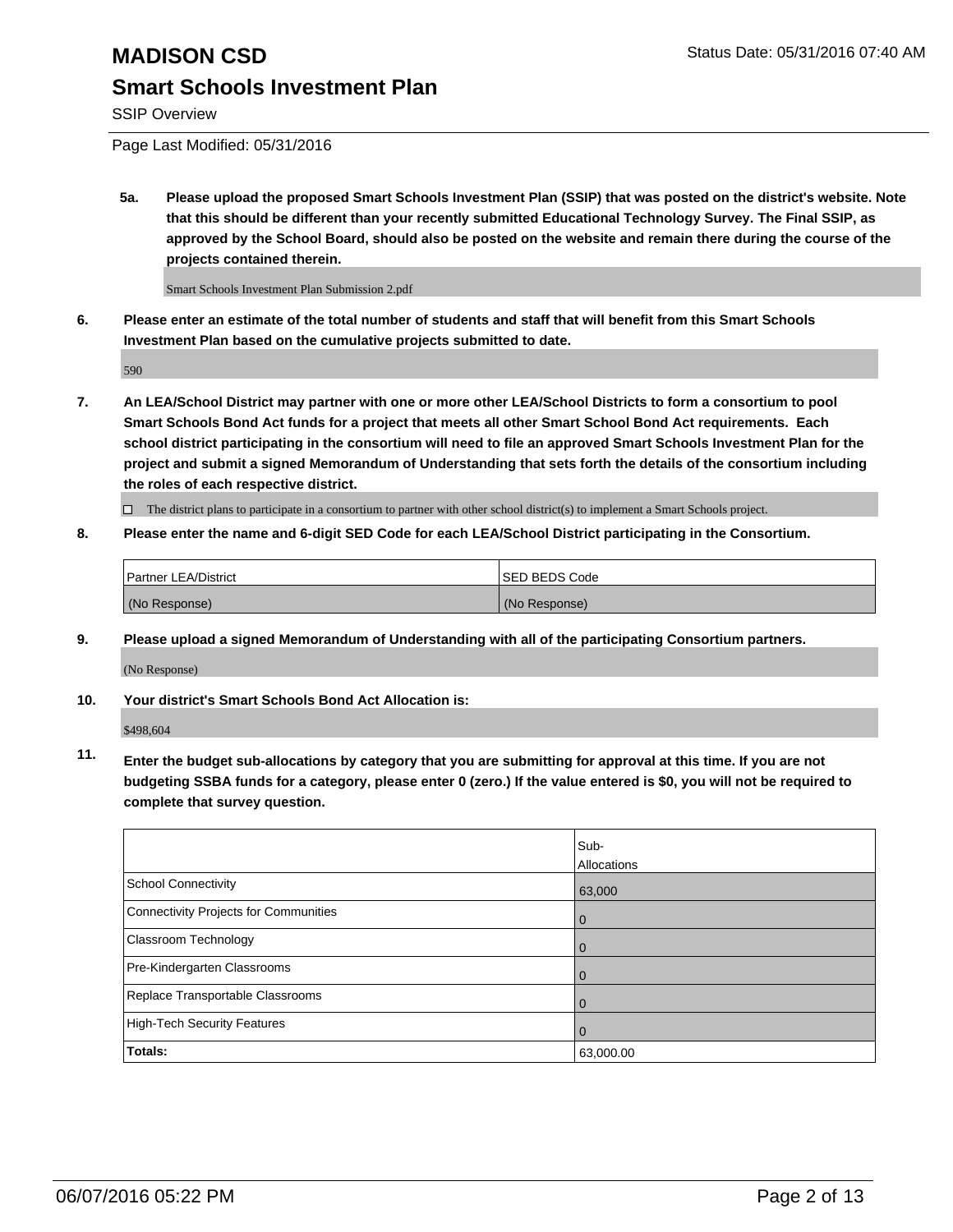School Connectivity

Page Last Modified: 04/21/2016

- **1. In order for students and faculty to receive the maximum benefit from the technology made available under the Smart Schools Bond Act, their school buildings must possess sufficient connectivity infrastructure to ensure that devices can be used during the school day. Smart Schools Investment Plans must demonstrate that:**
	- **sufficient infrastructure that meets the Federal Communications Commission's 100 Mbps per 1,000 students standard currently exists in the buildings where new devices will be deployed, or**
	- **is a planned use of a portion of Smart Schools Bond Act funds, or**
	- **is under development through another funding source.**

**Smart Schools Bond Act funds used for technology infrastructure or classroom technology investments must increase the number of school buildings that meet or exceed the minimum speed standard of 100 Mbps per 1,000 students and staff within 12 months. This standard may be met on either a contracted 24/7 firm service or a "burstable" capability. If the standard is met under the burstable criteria, it must be:**

**1. Specifically codified in a service contract with a provider, and**

**2. Guaranteed to be available to all students and devices as needed, particularly during periods of high demand, such as computer-based testing (CBT) periods.**

**Please describe how your district already meets or is planning to meet this standard within 12 months of plan submission.**

Madison Central School District is currently at a speed of 100 Mbps per the districts total number of students. The investment that the school district will make in this area will ensure this continued standard. The school district will increase bandwidth to 1 Gb beginning May 2016.

- **1a. If a district believes that it will be impossible to meet this standard within 12 months, it may apply for a waiver of this requirement, as described on the Smart Schools website. The waiver must be filed and approved by SED prior to submitting this survey.**
	- $\Box$  By checking this box, you are certifying that the school district has an approved waiver of this requirement on file with the New York State Education Department.

#### **2. Connectivity Speed Calculator (Required)**

|                         | l Number of<br>Students | Multiply by<br>100 Kbps | Divide by 1000 Current Speed<br>lto Convert to<br>Reauired<br>Speed in Mb | lin Mb   | Expected<br>Speed to be<br>Attained Within   Required<br>12 Months | <b>Expected Date</b><br>When<br>Speed Will be<br>Met |
|-------------------------|-------------------------|-------------------------|---------------------------------------------------------------------------|----------|--------------------------------------------------------------------|------------------------------------------------------|
|                         |                         |                         |                                                                           |          |                                                                    |                                                      |
| <b>Calculated Speed</b> | 509                     | 50.900                  | 50.9                                                                      | $100$ mb | 1 Gb total                                                         | already met                                          |

#### **3. Briefly describe how you intend to use Smart Schools Bond Act funds for high-speed broadband and/or wireless connectivity projects in school buildings.**

The Madison Central School District will use Smart Schools Bond Act funds for replacement of switches in 3 areas of the district where switches are outdated. The replacement of these switches will enable the district to provide the capability of at least a 1:1 device program to every student and faculty member.

The addition of 10 access points will strengthen the wireless capability of the district's wireless infrastructure.

**4. Briefly describe the linkage between the district's District Instructional Technology Plan and the proposed projects. (There should be a link between your response to this question and your response to Question 1 in Part E. Curriculum and Instruction "What are the district's plans to use digital connectivity and technology to improve teaching and learning?)**

The Madison Central School District plans on implementing a 1:1 device program with students and to improve the overall wireless coverage throughout the building. The replacement of these switches that are out of warranty and are dated will strengthen the network backbone of the building's infrastructure.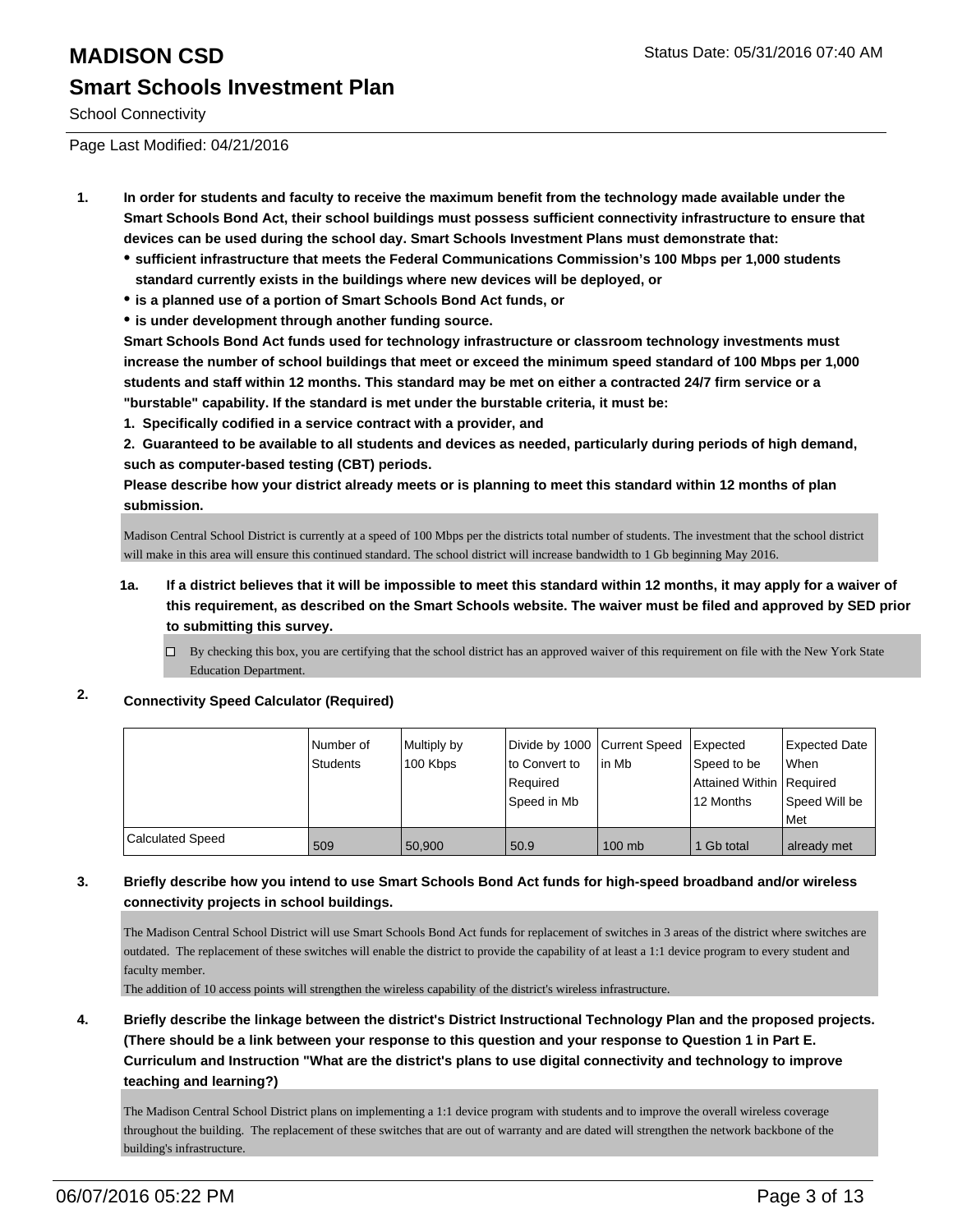School Connectivity

Page Last Modified: 04/21/2016

**5. If the district wishes to have students and staff access the Internet from wireless devices within the school building, or in close proximity to it, it must first ensure that it has a robust Wi-Fi network in place that has sufficient bandwidth to meet user demand.**

#### **Please describe how you have quantified this demand and how you plan to meet this demand.**

The Madison Central School District has consulted with the Mohawk Regional Information Center to determine bandwidth, technology and equipment needs including switches, fiber and access points. The MORIC and the Madison Central School District has determined that maintaining existing fiber connections in the district, updating certain switches, and the addition of approximately 10 access points will provide more than sufficient bandwidth to meet user demand in at least a 1:1 device environment.

**6. As indicated on Page 5 of the guidance, the Office of Facilities Planning will have to conduct a preliminary review of all capital projects, including connectivity projects.**

| Project Number        |  |
|-----------------------|--|
| 25-11-01-04-0-001-BA1 |  |

**7. Certain high-tech security and connectivity infrastructure projects may be eligible for an expedited review process as determined by the Office of Facilities Planning.**

**Was your project deemed eligible for streamlined review?**

Yes

**7a. Districts that choose the Streamlined Review Process will be required to certify that they have reviewed all installations with their licensed architect or engineer of record and provide that person's name and license number.**

**The licensed professional must review the products and proposed method of installation prior to implementation and review the work during and after completion in order to affirm that the work was code-compliant, if requested.**

 $\Box$  I certify that I have reviewed all installations with a licensed architect or engineer of record.

**8. Include the name and license number of the architect or engineer of record.**

| Name                    | License Number |
|-------------------------|----------------|
| <b>March Associates</b> | 14576          |

**9. If you are submitting an allocation for School Connectivity complete this table.**

**Note that the calculated Total at the bottom of the table must equal the Total allocation for this category that you entered in the SSIP Overview overall budget.**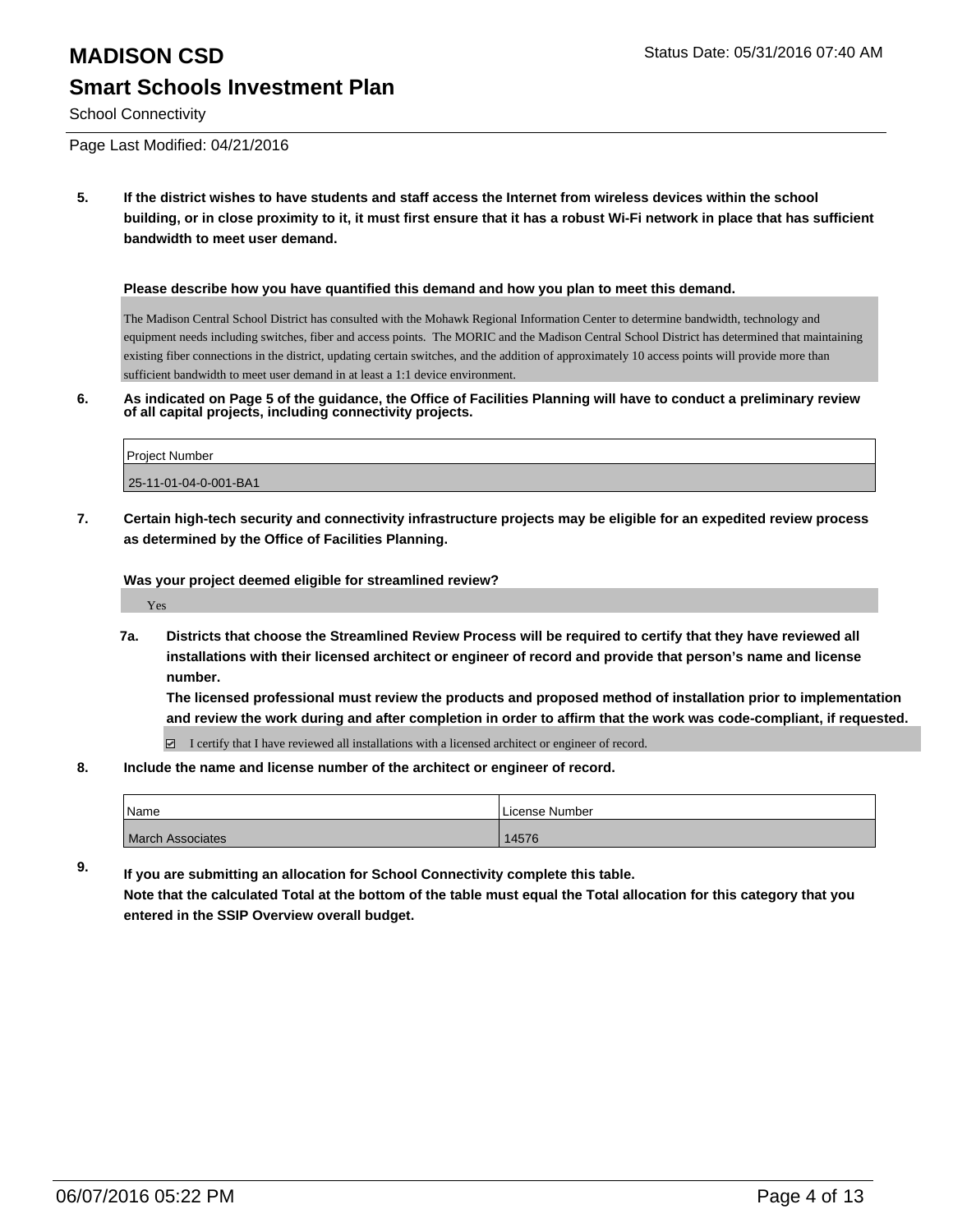School Connectivity

Page Last Modified: 04/21/2016

|                                            | Sub-              |
|--------------------------------------------|-------------------|
|                                            | <b>Allocation</b> |
| Network/Access Costs                       | (No Response)     |
| <b>Outside Plant Costs</b>                 | (No Response)     |
| School Internal Connections and Components | 63,000            |
| <b>Professional Services</b>               | (No Response)     |
| Testing                                    | (No Response)     |
| <b>Other Upfront Costs</b>                 | (No Response)     |
| <b>Other Costs</b>                         | (No Response)     |
| Totals:                                    | 63,000.00         |

| Select the allowable expenditure | Item to be purchased       | Quantity | Cost per Item | <b>Total Cost</b> |
|----------------------------------|----------------------------|----------|---------------|-------------------|
| type.                            |                            |          |               |                   |
| Repeat to add another item under |                            |          |               |                   |
| each type.                       |                            |          |               |                   |
| <b>Connections/Components</b>    | <b>Cisco Switches</b>      | 6        | 7.000         | 42.000            |
| <b>Connections/Components</b>    | <b>Cisco Access Points</b> | 12       | 1.750         | 21,000            |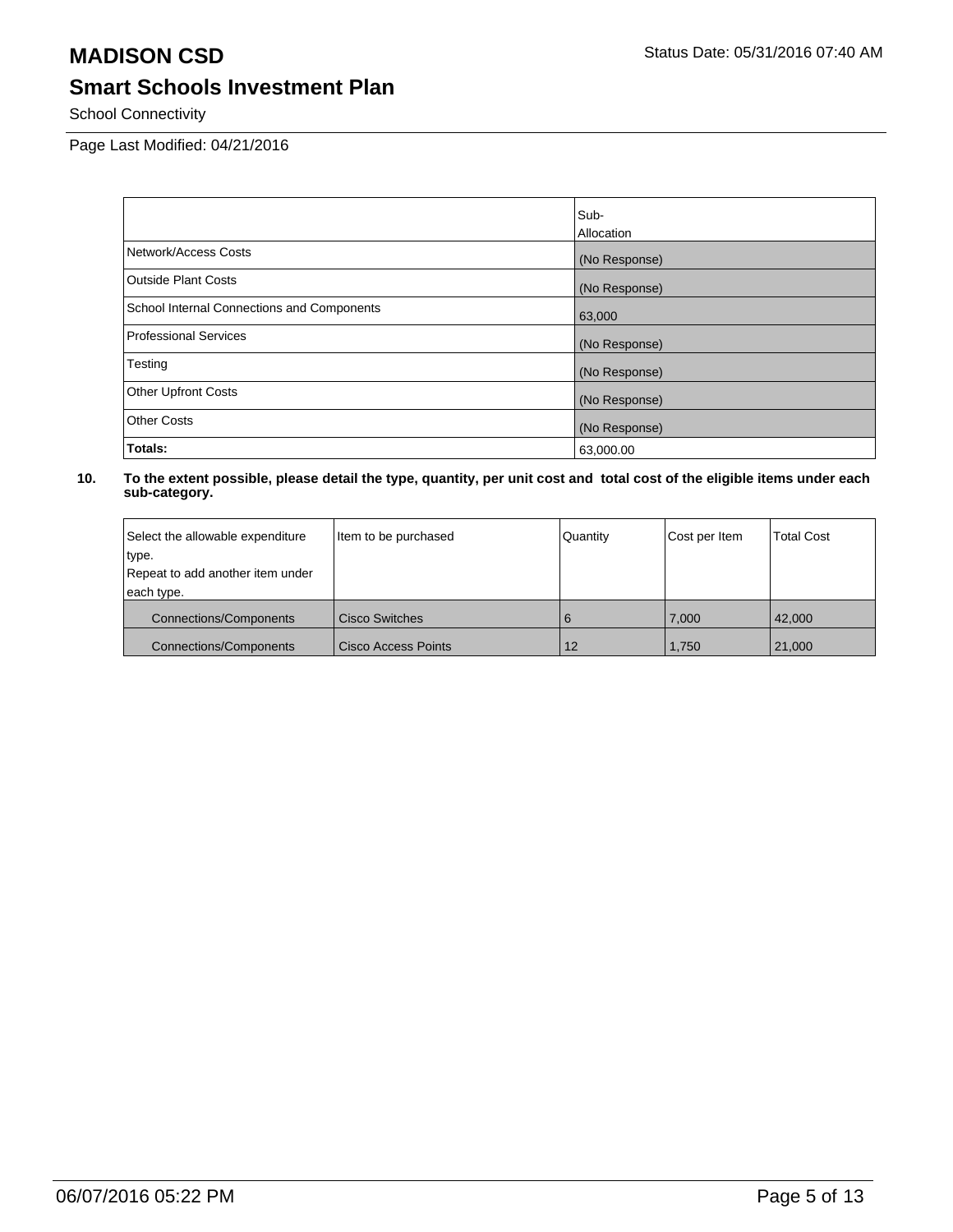Community Connectivity (Broadband and Wireless)

**1. Briefly describe how you intend to use Smart Schools Bond Act funds for high-speed broadband and/or wireless connectivity projects in the community.**

(No Response)

**2. Please describe how the proposed project(s) will promote student achievement and increase student and/or staff access to the Internet in a manner that enhances student learning and/or instruction outside of the school day and/or school building.**

(No Response)

**3. Community connectivity projects must comply with all the necessary local building codes and regulations (building and related permits are not required prior to plan submission).**

 $\Box$  I certify that we will comply with all the necessary local building codes and regulations.

**4. Please describe the physical location of the proposed investment.**

(No Response)

**5. Please provide the initial list of partners participating in the Community Connectivity Broadband Project, along with their Federal Tax Identification (Employer Identification) number.**

| <b>Project Partners</b> | I Federal ID # |
|-------------------------|----------------|
| (No Response)           | (No Response)  |

**6. If you are submitting an allocation for Community Connectivity, complete this table.**

**Note that the calculated Total at the bottom of the table must equal the Total allocation for this category that you entered in the SSIP Overview overall budget.**

|                                    | Sub-Allocation |
|------------------------------------|----------------|
| Network/Access Costs               | (No Response)  |
| Outside Plant Costs                | (No Response)  |
| <b>Tower Costs</b>                 | (No Response)  |
| <b>Customer Premises Equipment</b> | (No Response)  |
| Professional Services              | (No Response)  |
| Testing                            | (No Response)  |
| <b>Other Upfront Costs</b>         | (No Response)  |
| Other Costs                        | (No Response)  |
| Totals:                            |                |

| Select the allowable expenditure | Item to be purchased | Quantity      | Cost per Item | <b>Total Cost</b> |
|----------------------------------|----------------------|---------------|---------------|-------------------|
| type.                            |                      |               |               |                   |
| Repeat to add another item under |                      |               |               |                   |
| each type.                       |                      |               |               |                   |
| (No Response)                    | (No Response)        | (No Response) | (No Response) | (No Response)     |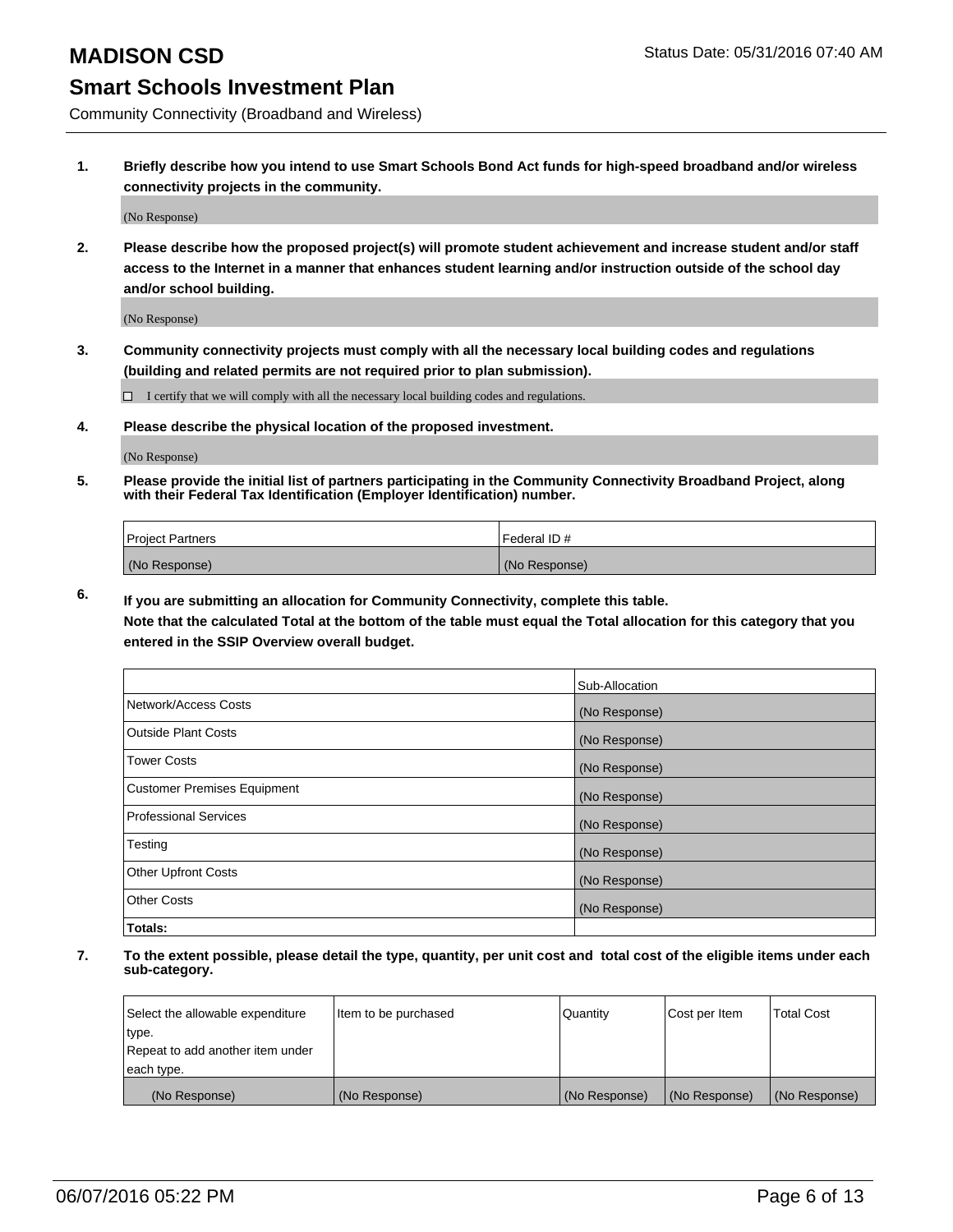#### Classroom Learning Technology

**1. In order for students and faculty to receive the maximum benefit from the technology made available under the Smart Schools Bond Act, their school buildings must possess sufficient connectivity infrastructure to ensure that devices can be used during the school day. Smart Schools Investment Plans must demonstrate that sufficient infrastructure that meets the Federal Communications Commission's 100 Mbps per 1,000 students standard currently exists in the buildings where new devices will be deployed, or is a planned use of a portion of Smart Schools Bond Act funds, or is under development through another funding source.**

**Smart Schools Bond Act funds used for technology infrastructure or classroom technology investments must increase the number of school buildings that meet or exceed the minimum speed standard of 100 Mbps per 1,000 students and staff within 12 months. This standard may be met on either a contracted 24/7 firm service or a "burstable" capability. If the standard is met under the burstable criteria, it must be:**

**1. Specifically codified in a service contract with a provider, and**

**2. Guaranteed to be available to all students and devices as needed, particularly during periods of high demand, such as computer-based testing (CBT) periods.**

**Please describe how your district already meets or is planning to meet this standard within 12 months of plan submission.**

(No Response)

**1a. If a district believes that it will be impossible to meet this standard within 12 months, it may apply for a waiver of this requirement, as described on the Smart Schools website. The waiver must be filed and approved by SED prior to submitting this survey.**

 $\Box$  By checking this box, you are certifying that the school district has an approved waiver of this requirement on file with the New York State Education Department.

### **2. Connectivity Speed Calculator (Required)**

|                         | INumber of<br><b>Students</b> | Multiply by<br>100 Kbps | Divide by 1000 Current Speed<br>Ito Convert to<br>Required<br>l Speed in Mb | lin Mb           | Expected<br>Speed to be<br>Attained Within   Required<br>12 Months | Expected Date<br><b>When</b><br>Speed Will be<br>l Met |
|-------------------------|-------------------------------|-------------------------|-----------------------------------------------------------------------------|------------------|--------------------------------------------------------------------|--------------------------------------------------------|
| <b>Calculated Speed</b> | (No<br>Response)              | (No Response)           | (No<br>Response)                                                            | (No<br>Response) | (No<br>Response)                                                   | l (No<br>Response)                                     |

**3. If the district wishes to have students and staff access the Internet from wireless devices within the school building, or in close proximity to it, it must first ensure that it has a robust Wi-Fi network in place that has sufficient bandwidth to meet user demand.**

**Please describe how you have quantified this demand and how you plan to meet this demand.**

(No Response)

**4. All New York State public school districts are required to complete and submit an Instructional Technology Plan survey to the New York State Education Department in compliance with Section 753 of the Education Law and per Part 100.12 of the Commissioner's Regulations.**

**Districts that include educational technology purchases as part of their Smart Schools Investment Plan must have a submitted and approved Instructional Technology Plan survey on file with the New York State Education Department.**

 $\Box$  By checking this box, you are certifying that the school district has an approved Instructional Technology Plan survey on file with the New York State Education Department.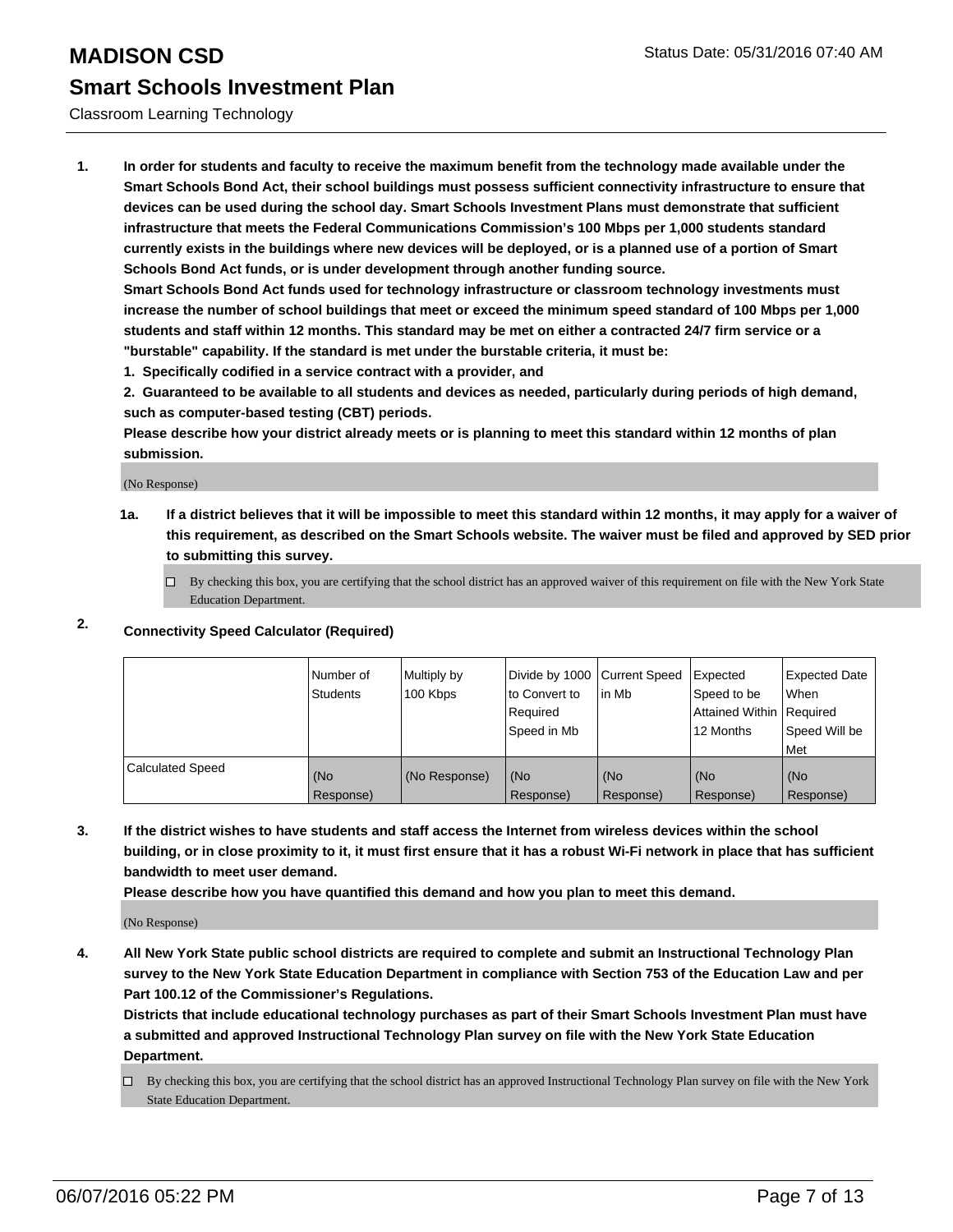Classroom Learning Technology

**5. Describe the devices you intend to purchase and their compatibility with existing or planned platforms or systems. Specifically address the adequacy of each facility's electrical, HVAC and other infrastructure necessary to install and support the operation of the planned technology.**

(No Response)

- **6. Describe how the proposed technology purchases will:**
	- **> enhance differentiated instruction;**
	- **> expand student learning inside and outside the classroom;**
	- **> benefit students with disabilities and English language learners; and**
	- **> contribute to the reduction of other learning gaps that have been identified within the district.**

**The expectation is that districts will place a priority on addressing the needs of students who struggle to succeed in a rigorous curriculum. Responses in this section should specifically address this concern and align with the district's Instructional Technology Plan (in particular Question 2 of E. Curriculum and Instruction: "Does the district's instructional technology plan address the needs of students with disabilities to ensure equitable access to instruction, materials and assessments?" and Question 3 of the same section: "Does the district's instructional technology plan address the provision of assistive technology specifically for students with disabilities to ensure access to and participation in the general curriculum?"**

(No Response)

**7. Where appropriate, briefly describe how the proposed technology purchases will enhance ongoing communication with parents and other stakeholders and help the district facilitate technology-based regional partnerships, including distance learning and other efforts.**

(No Response)

**8. Describe the district's plan to provide professional development to ensure that administrators, teachers and staff can employ the technology purchased to enhance instruction successfully.**

**Note: This response should be aligned and expanded upon in accordance with your district's response to Question 1 of F. Professional Development of your Instructional Technology Plan: "Please provide a summary of professional development offered to teachers and staff, for the time period covered by this plan, to support technology to enhance teaching and learning. Please include topics, audience and method of delivery within your summary."**

(No Response)

- **9. Districts must contact the SUNY/CUNY teacher preparation program that supplies the largest number of the district's new teachers to request advice on innovative uses and best practices at the intersection of pedagogy and educational technology.**
	- $\Box$  By checking this box, you certify that you have contacted the SUNY/CUNY teacher preparation program that supplies the largest number of your new teachers to request advice on these issues.
- **10. A district whose Smart Schools Investment Plan proposes the purchase of technology devices and other hardware must account for nonpublic schools in the district.**

**Are there nonpublic schools within your school district?**

□ Yes

 $\square$  No

**11. Nonpublic Classroom Technology Loan Calculator The Smart Schools Bond Act provides that any Classroom Learning Technology purchases made using Smart**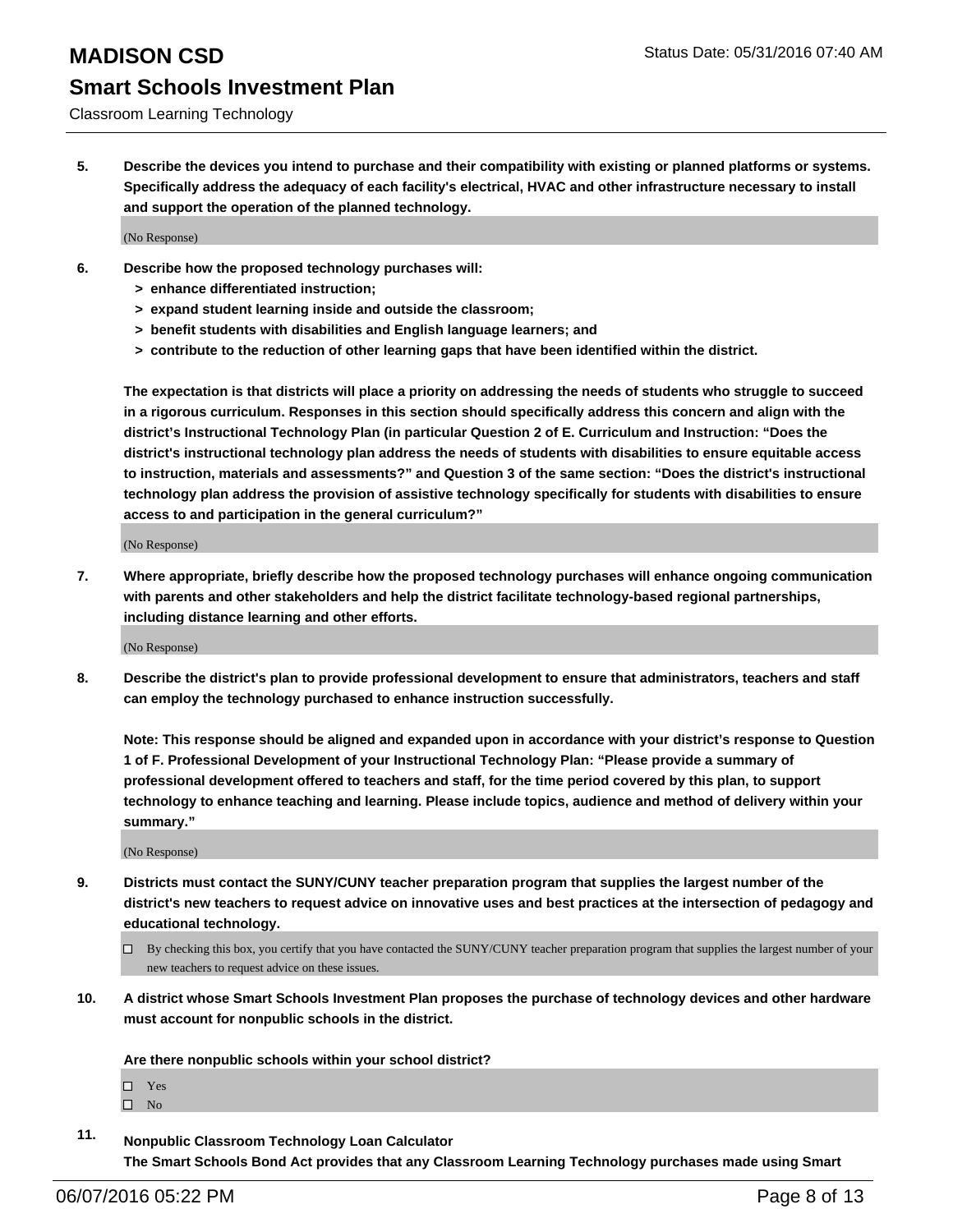Classroom Learning Technology

**Schools funds shall be lent, upon request, to nonpublic schools in the district. However, no school district shall be required to loan technology in amounts greater than the total obtained and spent on technology pursuant to the Smart Schools Bond Act and the value of such loan may not exceed the total of \$250 multiplied by the nonpublic school enrollment in the base year at the time of enactment. See:**

**http://www.p12.nysed.gov/mgtserv/smart\_schools/docs/Smart\_Schools\_Bond\_Act\_Guidance\_04.27.15\_Final.pdf.**

|                                     | 1. Classroom<br>Technology<br>Sub-allocation | 2. Public<br>Enrollment<br>$(2014 - 15)$ | 3. Nonpublic<br><b>Enrollment</b><br>$(2014 - 15)$                                            | l 4. Sum of<br>l Public and<br>Nonpublic<br>Enrollment | 5. Total Per<br>Pupil Sub-<br>lallocation | 6. Total<br>Nonpublic Loan  <br>Amount |
|-------------------------------------|----------------------------------------------|------------------------------------------|-----------------------------------------------------------------------------------------------|--------------------------------------------------------|-------------------------------------------|----------------------------------------|
| Calculated Nonpublic Loan<br>Amount |                                              |                                          | (No Response)   (No Response)   (No Response)   (No Response)   (No Response)   (No Response) |                                                        |                                           |                                        |

**12. To ensure the sustainability of technology purchases made with Smart Schools funds, districts must demonstrate a long-term plan to maintain and replace technology purchases supported by Smart Schools Bond Act funds. This sustainability plan shall demonstrate a district's capacity to support recurring costs of use that are ineligible for Smart Schools Bond Act funding such as device maintenance, technical support, Internet and wireless fees, maintenance of hotspots, staff professional development, building maintenance and the replacement of incidental items. Further, such a sustainability plan shall include a long-term plan for the replacement of purchased devices and equipment at the end of their useful life with other funding sources.**

 $\Box$  By checking this box, you certify that the district has a sustainability plan as described above.

**13. Districts must ensure that devices purchased with Smart Schools Bond funds will be distributed, prepared for use, maintained and supported appropriately. Districts must maintain detailed device inventories in accordance with generally accepted accounting principles.**

 $\Box$  By checking this box, you certify that the district has a distribution and inventory management plan and system in place.

**14. If you are submitting an allocation for Classroom Learning Technology complete this table. Note that the calculated Total at the bottom of the table must equal the Total allocation for this category that you entered in the SSIP Overview overall budget.**

|                          | Sub-Allocation |
|--------------------------|----------------|
| Interactive Whiteboards  | (No Response)  |
| <b>Computer Servers</b>  | (No Response)  |
| <b>Desktop Computers</b> | (No Response)  |
| Laptop Computers         | (No Response)  |
| <b>Tablet Computers</b>  | (No Response)  |
| Other Costs              | (No Response)  |
| Totals:                  |                |

| Select the allowable expenditure | Item to be Purchased | Quantity      | Cost per Item | <b>Total Cost</b> |
|----------------------------------|----------------------|---------------|---------------|-------------------|
| type.                            |                      |               |               |                   |
| Repeat to add another item under |                      |               |               |                   |
| each type.                       |                      |               |               |                   |
| (No Response)                    | (No Response)        | (No Response) | (No Response) | (No Response)     |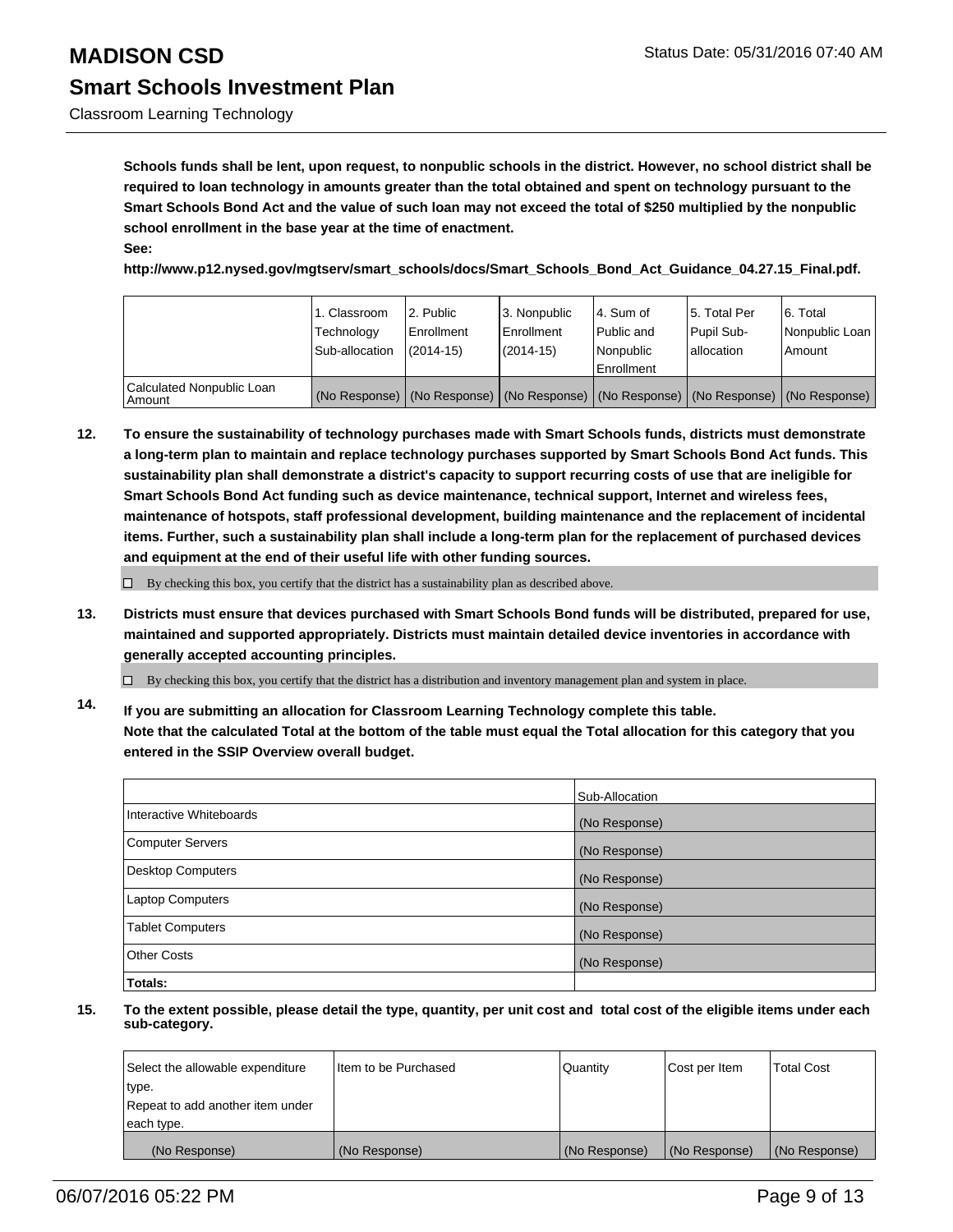#### Pre-Kindergarten Classrooms

**1. Provide information regarding how and where the district is currently serving pre-kindergarten students and justify the need for additional space with enrollment projections over 3 years.**

(No Response)

- **2. Describe the district's plan to construct, enhance or modernize education facilities to accommodate prekindergarten programs. Such plans must include:**
	- **Specific descriptions of what the district intends to do to each space;**
	- **An affirmation that pre-kindergarten classrooms will contain a minimum of 900 square feet per classroom;**
	- **The number of classrooms involved;**
	- **The approximate construction costs per classroom; and**
	- **Confirmation that the space is district-owned or has a long-term lease that exceeds the probable useful life of the improvements.**

(No Response)

**3. Smart Schools Bond Act funds may only be used for capital construction costs. Describe the type and amount of additional funds that will be required to support ineligible ongoing costs (e.g. instruction, supplies) associated with any additional pre-kindergarten classrooms that the district plans to add.**

(No Response)

**4. All plans and specifications for the erection, repair, enlargement or remodeling of school buildings in any public school district in the State must be reviewed and approved by the Commissioner. Districts that plan capital projects using their Smart Schools Bond Act funds will undergo a Preliminary Review Process by the Office of Facilities Planning.**

| Project Number |  |
|----------------|--|
| (No Response)  |  |

**5. If you have made an allocation for Pre-Kindergarten Classrooms, complete this table. Note that the calculated Total at the bottom of the table must equal the Total allocation for this category that you**

**entered in the SSIP Overview overall budget.**

|                                          | Sub-Allocation |
|------------------------------------------|----------------|
| Construct Pre-K Classrooms               | (No Response)  |
| Enhance/Modernize Educational Facilities | (No Response)  |
| Other Costs                              | (No Response)  |
| Totals:                                  |                |

| Select the allowable expenditure | Item to be purchased | Quantity      | Cost per Item | <b>Total Cost</b> |
|----------------------------------|----------------------|---------------|---------------|-------------------|
| type.                            |                      |               |               |                   |
| Repeat to add another item under |                      |               |               |                   |
| each type.                       |                      |               |               |                   |
| (No Response)                    | (No Response)        | (No Response) | (No Response) | (No Response)     |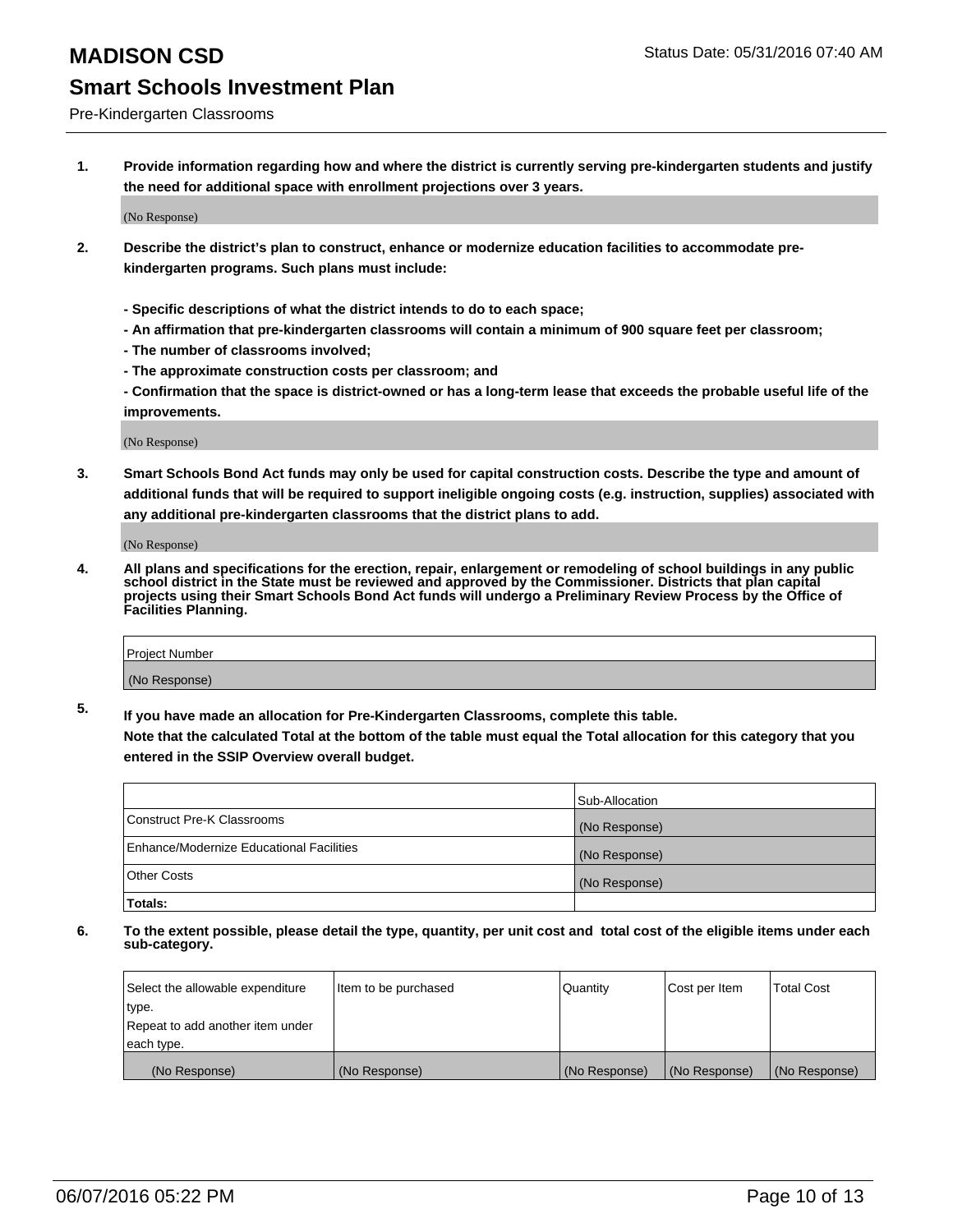Replace Transportable Classrooms

**1. Describe the district's plan to construct, enhance or modernize education facilities to provide high-quality instructional space by replacing transportable classrooms.**

(No Response)

**2. All plans and specifications for the erection, repair, enlargement or remodeling of school buildings in any public school district in the State must be reviewed and approved by the Commissioner. Districts that plan capital projects using their Smart Schools Bond Act funds will undergo a Preliminary Review Process by the Office of Facilities Planning.**

| Project Number |  |
|----------------|--|
| (No Response)  |  |

**3. For large projects that seek to blend Smart Schools Bond Act dollars with other funds, please note that Smart Schools Bond Act funds can be allocated on a pro rata basis depending on the number of new classrooms built that directly replace transportable classroom units.**

**If a district seeks to blend Smart Schools Bond Act dollars with other funds describe below what other funds are being used and what portion of the money will be Smart Schools Bond Act funds.**

(No Response)

**4. If you have made an allocation for Replace Transportable Classrooms, complete this table. Note that the calculated Total at the bottom of the table must equal the Total allocation for this category that you entered in the SSIP Overview overall budget.**

|                                                | Sub-Allocation |
|------------------------------------------------|----------------|
| Construct New Instructional Space              | (No Response)  |
| Enhance/Modernize Existing Instructional Space | (No Response)  |
| <b>Other Costs</b>                             | (No Response)  |
| Totals:                                        |                |

| Select the allowable expenditure | Item to be purchased | Quantity      | Cost per Item | <b>Total Cost</b> |
|----------------------------------|----------------------|---------------|---------------|-------------------|
| type.                            |                      |               |               |                   |
| Repeat to add another item under |                      |               |               |                   |
| each type.                       |                      |               |               |                   |
| (No Response)                    | (No Response)        | (No Response) | (No Response) | (No Response)     |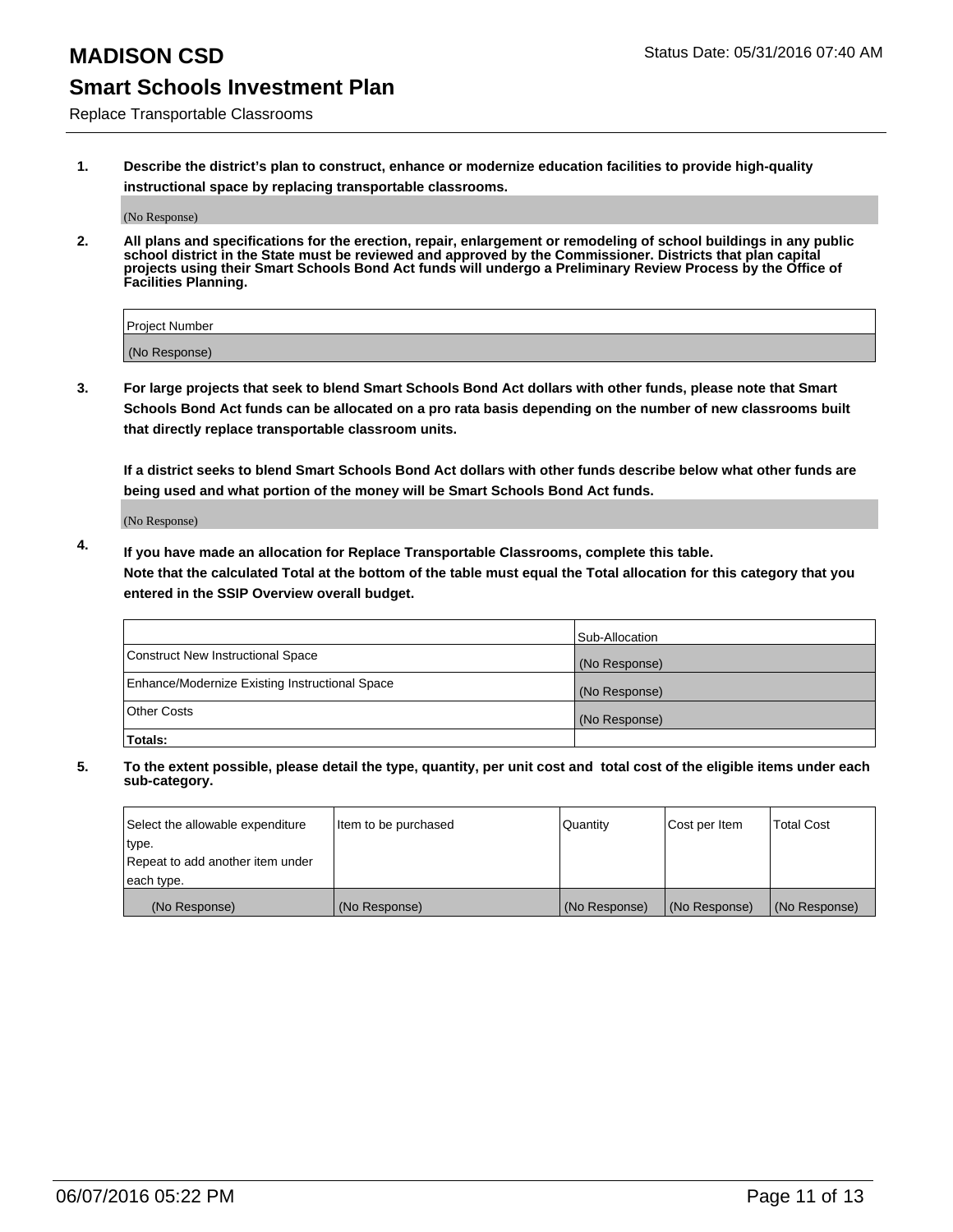High-Tech Security Features

**1. Describe how you intend to use Smart Schools Bond Act funds to install high-tech security features in school buildings and on school campuses.**

(No Response)

**2. All plans and specifications for the erection, repair, enlargement or remodeling of school buildings in any public school district in the State must be reviewed and approved by the Commissioner. Districts that plan capital projects using their Smart Schools Bond Act funds will undergo a Preliminary Review Process by the Office of Facilities Planning.** 

| Project Number |  |
|----------------|--|
| (No Response)  |  |

- **3. Was your project deemed eligible for streamlined Review?**
	- Yes
	- $\square$  No
- **4. Include the name and license number of the architect or engineer of record.**

| Name          | License Number |
|---------------|----------------|
| (No Response) | (No Response)  |

**5. If you have made an allocation for High-Tech Security Features, complete this table.**

**Note that the calculated Total at the bottom of the table must equal the Total allocation for this category that you entered in the SSIP Overview overall budget.**

|                                                      | Sub-Allocation |
|------------------------------------------------------|----------------|
| Capital-Intensive Security Project (Standard Review) | (No Response)  |
| <b>Electronic Security System</b>                    | (No Response)  |
| <b>Entry Control System</b>                          | (No Response)  |
| Approved Door Hardening Project                      | (No Response)  |
| <b>Other Costs</b>                                   | (No Response)  |
| Totals:                                              |                |

| Select the allowable expenditure | litem to be purchased | Quantity      | Cost per Item | Total Cost    |
|----------------------------------|-----------------------|---------------|---------------|---------------|
| type.                            |                       |               |               |               |
| Repeat to add another item under |                       |               |               |               |
| each type.                       |                       |               |               |               |
| (No Response)                    | (No Response)         | (No Response) | (No Response) | (No Response) |